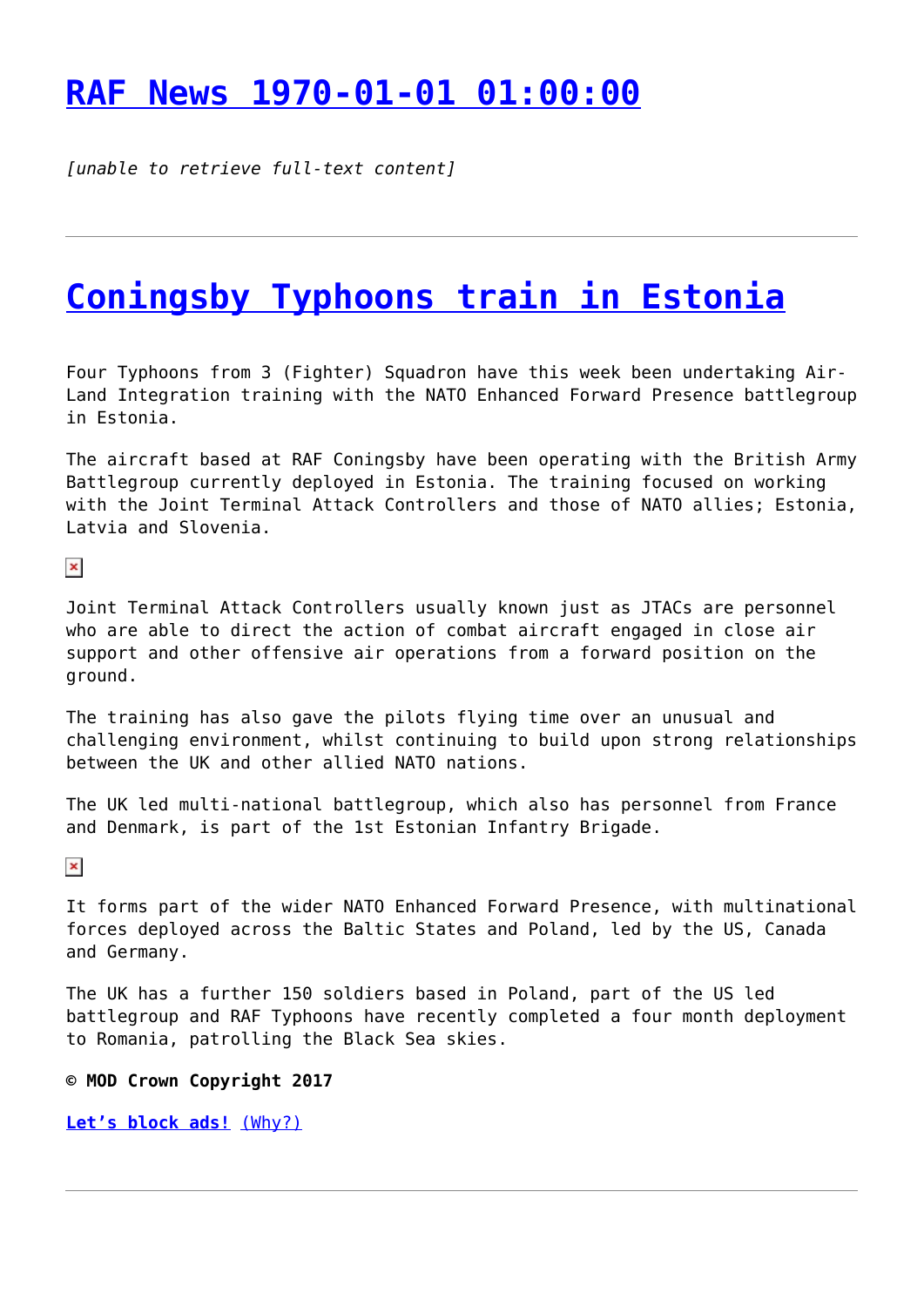# **[New Red Arrows team pilots announced](http://www.government-world.com/new-red-arrows-team-pilots-announced-for-raf-centenary-year/) [for RAF centenary year](http://www.government-world.com/new-red-arrows-team-pilots-announced-for-raf-centenary-year/)**

#### **Red Arrows announce new team pilots for RAF centenary year**

A new line-up of Red Arrows pilots who will be part of the team in the Royal Air Force's 100th anniversary year has begun training.

The latest appointments to the Royal Air Force Aerobatic Team will spend seven months preparing and working towards the 2018 season, which is the Service's centenary.

Among those pilots joining is a new Team Leader – Squadron Leader Martin Pert, who will fly as Red 1.

It is his second term with the Red Arrows, having been a team pilot between 2012 and 2014, and is now returning following a tour flying the Typhoon aircraft on the frontline.

The 37-year-old said: "I'm hugely proud to be leading the nine Red Arrows aircraft as the Service enters RAF100.

"Every member of the Royal Air Force will no doubt acknowledge the significance of being part of the Service in such a momentous year but, in some ways, it will be business as normal for the Red Arrows.

 $\pmb{\times}$ 

We always strive to the highest levels of precision and excellence, so however the team assist in marking the anniversary, those watching can be assured it is befitting such a unique event and all that the celebrations honour.

"In increasingly unpredictable times, honouring 100 years of the RAF with our iconic red, white and blue trails will hopefully bring some comforting familiarity to all those celebrating with us."

Born in Scotland but educated at Parmiter's School, Garston, Squadron Leader Pert was commissioned into the Royal Air Force in 2000.

Team Leaders are always former Red Arrows display pilots and are responsible for all aspects of the aerobatic show, running the training programme and creating the routines.

He succeeds Squadron Leader David Montenegro, whose three-year tour with the team officially finishes this month.

Squadron Leader Pert said: "During my previous tour on the team I was proud of seeing the impact the Red Arrows team had on youngsters.

"Whether it is simply taking time to wave at an airport, or engaging at the numerous science, technology, engineering and maths (STEM) events the team support, I'm looking forward to engendering more ways to keep young people interested in all things flying.

"Having also seen the effect digital media has had in just the three years since I was last on the team, I will also be keen to embrace novel ways to bring the Red Arrows, and the Royal Air Force, to more people."

Completely new to the Red Arrows, and flying alongside the six other pilots continuing from the 2017 line-up, are Flight Lieutenants Jon Bond and David Stark, who passed a tough team recruitment process.

 $\pmb{\times}$ 

To apply to join the Red Arrows, Royal Air Force pilots need to have at least 1,500 fast-jet flying hours, to have completed a frontline tour and be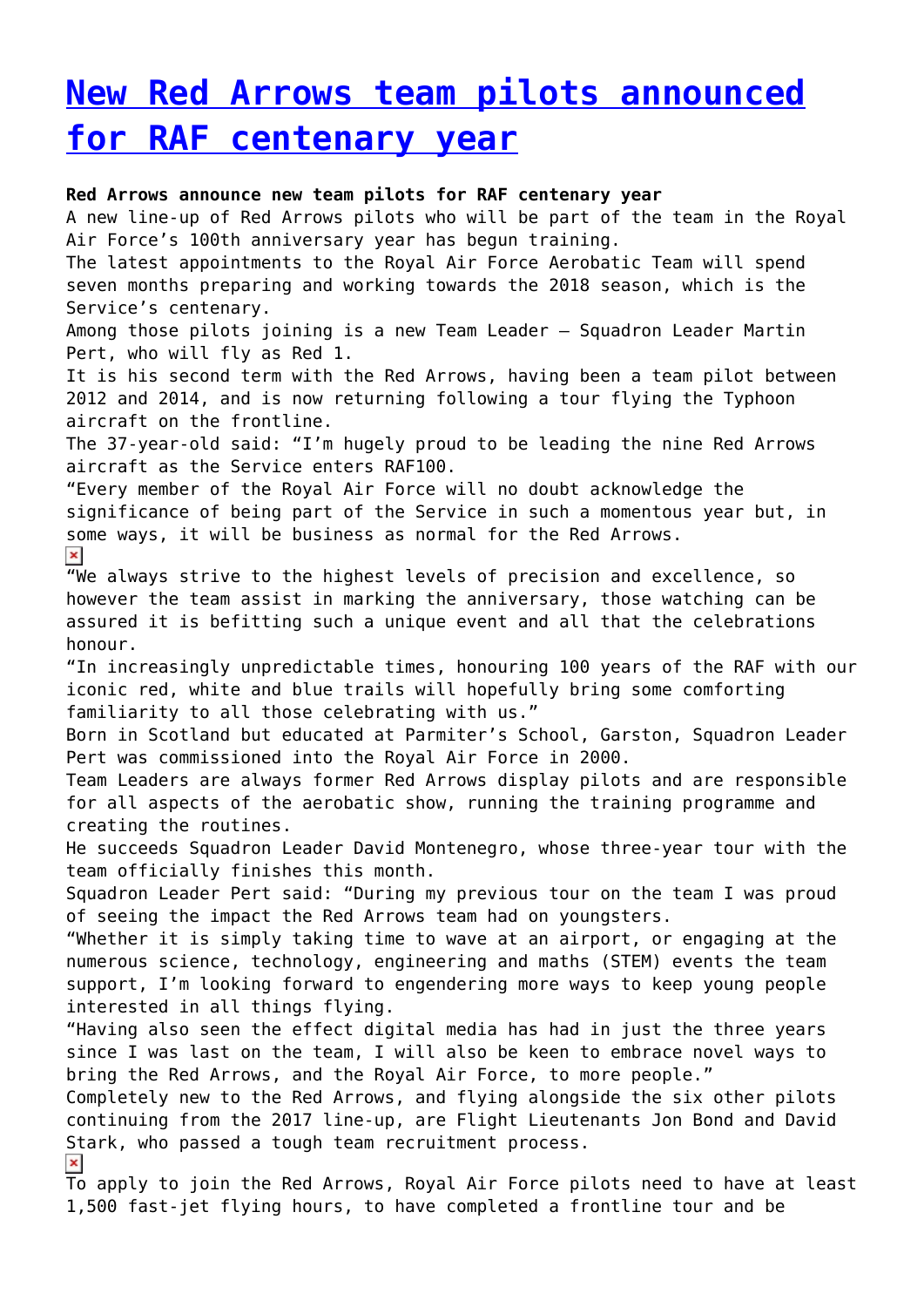assessed as above average in their flying role. If they make the shortlist, they then have to attend a week-long selection of tests, interviews and peer review. Once they have finished their three-year tour with the team, the pilots return to frontline, instructional or staff duties. Flight Lieutenant Bond, who was born in Epping and attended Chigwell School before going to Loughborough University, joined the Royal Air Force in 2006 and has also flown the Typhoon operationally. The 33-year-old, who will fly as Red 2 in 2018, said: "My dream was to become a pilot from a very young age and through a series of fortuitous opportunities it eventually became a reality.  $\pmb{\times}$  $\overline{u}$  used to drag my parents around to airshows across the UK when I was a boy and the Red Arrows were probably the main attraction for that. "We lived next to North Weald airfield and I used to see them from the back garden whenever they were displaying there and can remember saying that's what I wanted to do!" Born in Geneva, Switzerland, before moving to the UK, Flight Lieutenant Stark was educated at Nottingham High School. He joined the Royal Air Force in 2005. Flying the Tornado GR4 operationally, the 35-year-old, will be Red 3 for the 2018 season, said: "It will be an incredible challenge but I can't wait to earn the honour of wearing the red flying suit with everything that it represents. "The Red Arrows reflect the excellence of the UK Armed Forces and the nation as a whole.  $\pmb{\times}$ "Core values such as determination, professionalism, teamwork and innovation are vital to the delivery of the flying displays and can be found in every member of team, from engineers to aircrew. "I'm very proud to be in a position to fly for the team and help to highlight such fundamental UK values." Also joining the team is a new Red  $10 -$  the Squadron's Supervisor – and the first change in this position since 2011. Squadron Leader Adam Collins takes over this safety role, which also involves commentating on the team's display at shows, from Squadron Leader Mike Ling, who completed a record six consecutive seasons. Red 10 is the team's Supervisor for all practices and displays, maintaining radio contact with Red 1 from the ground. He also coordinates the season, takes the spare aircraft between locations and flies the team's photographers. Squadron Leader Collins attended Solihull School in the West Midlands, where he was a member of the Combined Cadet Force and received an RAF Sixth Form Scholarship. He went on to study aeronautics and astronautics at Southampton University and was a keen member of the University Air Squadron where he flew the Bulldog at Boscombe Down. After completing fast-jet flying training, Squadron Leader Collins' first operational tour was flying the Tornado GR4.  $\pmb{\times}$ The 39-year-old said: "The Red 10 role is certainly unique and its sheer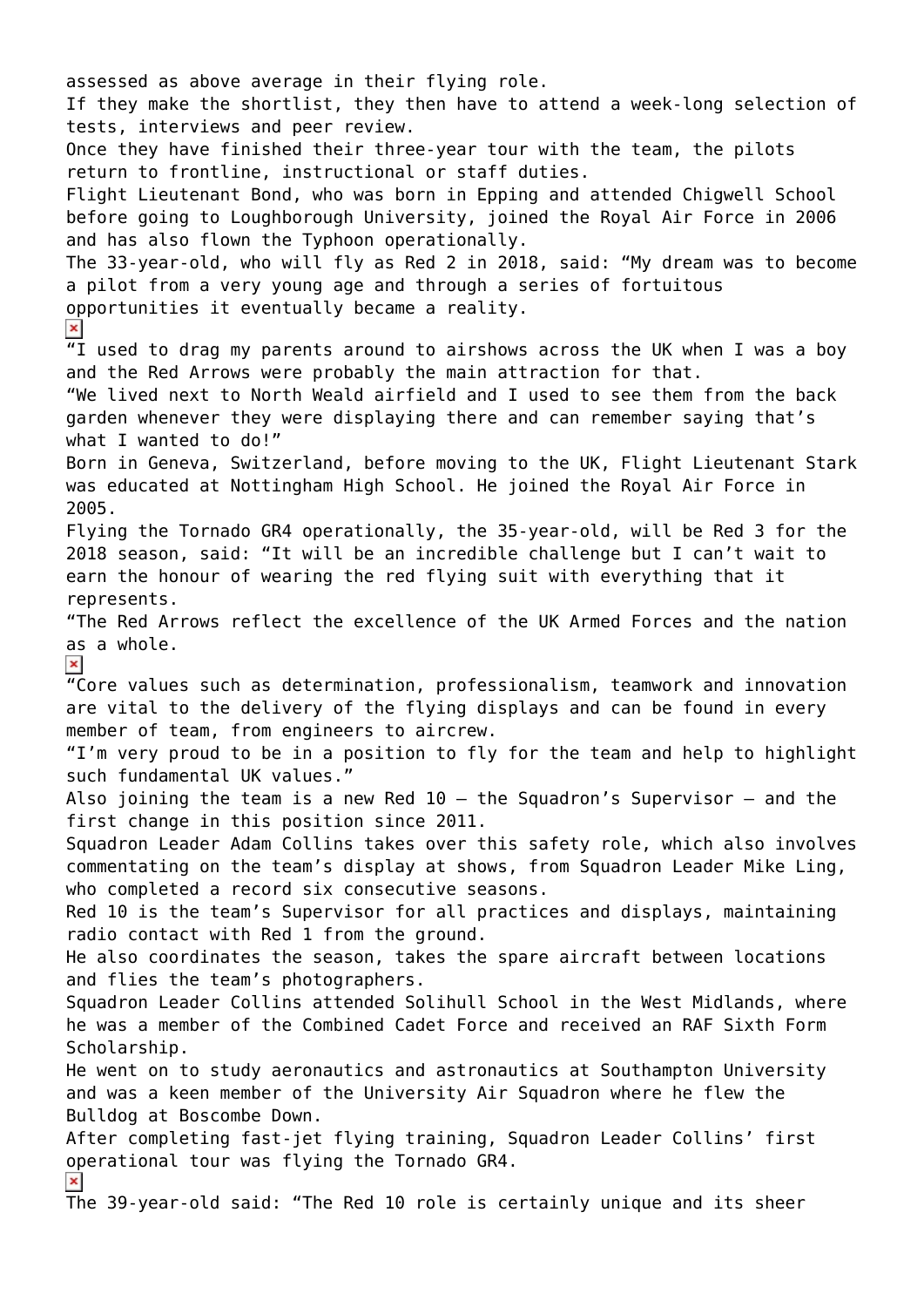variety is what really appeals. "I will have the opportunity to fly regularly with the team, both in the backseat during rehearsals and also as the pilot of the 10th aircraft, transiting between displays and photo-chasing formations. "I'm looking forward to having the opportunity to give people a greater understanding of what we do, through conversation or display commentary, which will be very rewarding." A former Red Arrows display pilot has also recently returned to the team to take overall responsibility for the Squadron. Wing Commander Andrew Keith officially took over as Officer Commanding, Royal Air Force Aerobatic Team (OC RAFAT), in August – succeeding Wing Commander Martin Higgins. He is responsible for the Squadron's flying, engineering, administrative and safety matters. Wing Commander Keith was commissioned into the Royal New Zealand Air Force in 1994 and gradated as a fast-jet pilot. He transferred to the Royal Air Force in December 2001, completing frontline tours flying the Harrier and was selected to be a Red Arrows pilot from 2007 to 2009. Wing Commander Keith said: "The Red Arrows approach the next season having completed a highly-successful 2017 campaign, which included a month-long overseas tour supporting UK interests across the Middle East and displaying to millions of people.  $\pmb{\times}$ "The focus now is on detailed preparation, with careful planning and training taking place across the Squadron – both in the air and on the ground – to produce a display that will be part of the RAF100 events and activities. "In keeping with other units and colleagues across the RAF, we hope the events planned in 2018 will commemorate, celebrate and inspire people during this special anniversary." Based at RAF Scampton in Lincolnshire, the Red Arrows showcase the excellence of the Royal Air Force and represent the United Kingdom at home and overseas. The 2018 programme will be the team's 54th season and it is anticipated than millions of people will see the Red Arrows carry out a trademark combination of precision flying and dynamic loops, rolls and close-passes. However, before the pilots can officially wear the team's famous red flying suits, they will have to complete winter training. Pilots fly three-times-day, five-days-a-week with each sortie filmed and scrutinised in detail. An assessment is then carried out by senior Royal Air Force officers in the spring and, if successful, public display authority is granted and the pilots can change from green coveralls worn during training to their red suits. Similarly, the Red Arrows' ground staff can switch to their royal blue coveralls. The 2018 team will comprise the following pilots: **Officer Commanding, Royal Air Force Aerobatic Team: Wing Commander Andrew Keith**

- **Red 1 and Team Leader: Squadron Leader Martin Pert**
- **Red 2: Flight Lieutenant Jon Bond**
- **Red 3: Flight Lieutenant David Stark**
- **Red 4: Flight Lieutenant Chris Lyndon-Smith**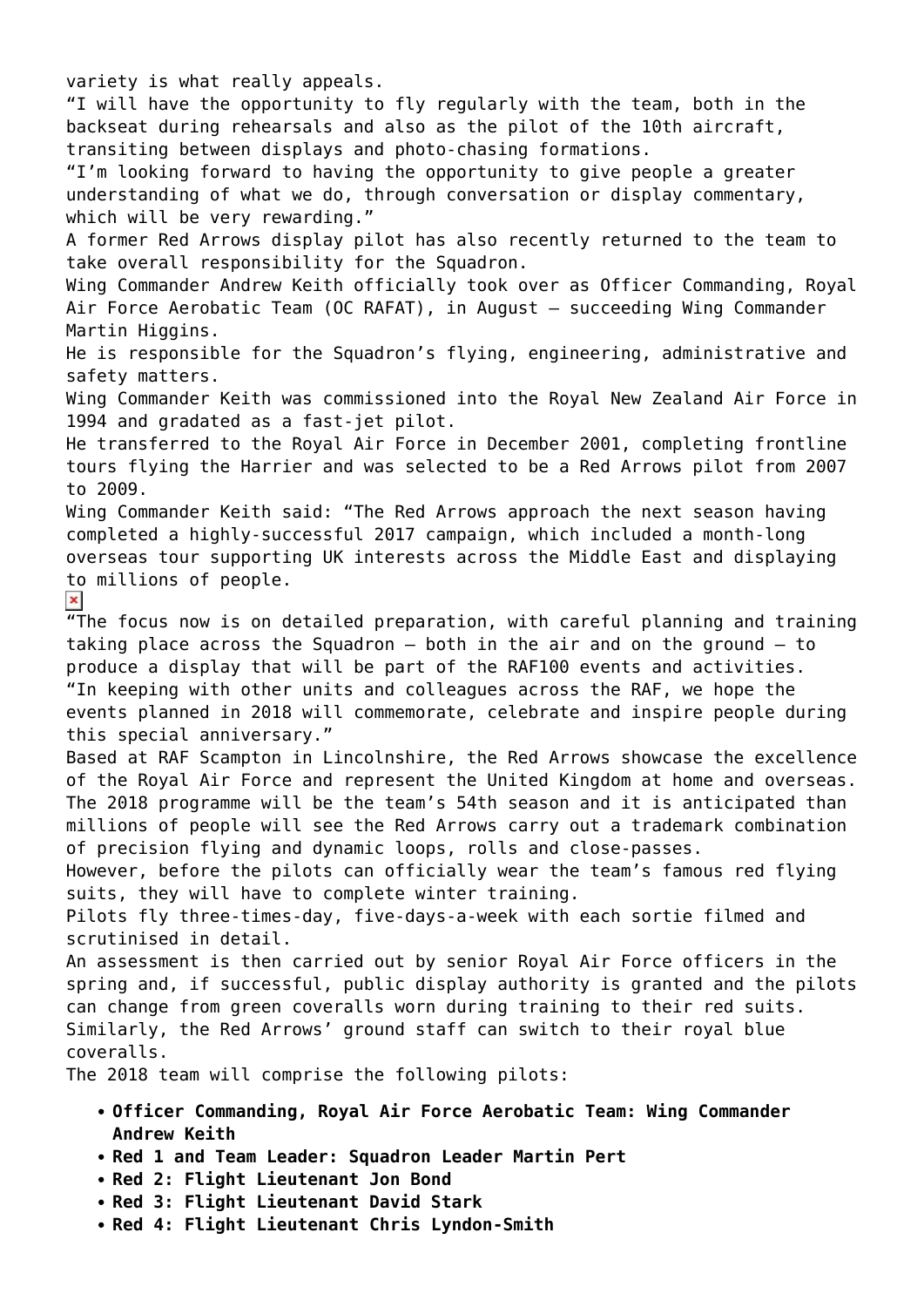- **Red 5: Flight Lieutenant Dan Lowes**
- **Red 6 and Synchro Leader: Flight Lieutenant Si Taylor**
- **Red 7 and Synchro Two: Flight Lieutenant Toby Keeley**
- **Red 8 and Executive Officer: Flight Lieutenant Matt Masters**
- **Red 9: Flight Lieutenant Mike Bowden**
- **Red 10 and Supervisor: Squadron Leader Adam Collins**

For more information about the team, follow @rafredarrows on Twitter, see the latest images posted on Instagram by following rafredarrows, like RAF Red Arrows on Facebook or visit www.raf.mod.uk/reds

**[Let's block ads!](https://blockads.fivefilters.org/)** [\(Why?\)](https://blockads.fivefilters.org/acceptable.html)

## **[UK return for Red Arrows after 11](http://www.government-world.com/uk-return-for-red-arrows-after-11-country-overseas-tour/) [country overseas tour](http://www.government-world.com/uk-return-for-red-arrows-after-11-country-overseas-tour/)**

AFTER

8,000 miles, jets from the Royal Air Force Aerobatic Team have returned home from an overseas tour promoting the best of British.

The

Red Arrows' distinctive Hawk aircraft arrived at the team's base of RAF Scampton, Lincolnshire, earlier today (Saturday).

 $\pmb{\times}$ 

Eleven

countries were visited in five weeks, with the world-renowned display team helping to showcase UK excellence in engineering, innovation, creativity and education to millions of people.

The

–

landing at RAF Scampton also marked a close to the Red Arrows' 2017 campaign

its  $53<sup>rd</sup>$  season – during which 70 displays were flown at home and overseas.

Wing

Commander Andrew Keith, Officer Commanding, Royal Air Force Aerobatic Team, said: "The tour was a great demonstration of a key role of the Red Arrows – that of national ambassadors, powerfully supporting and promoting UK interests.

 $\pmb{\times}$ 

"We were privileged to fly to a range of countries across Europe and the Middle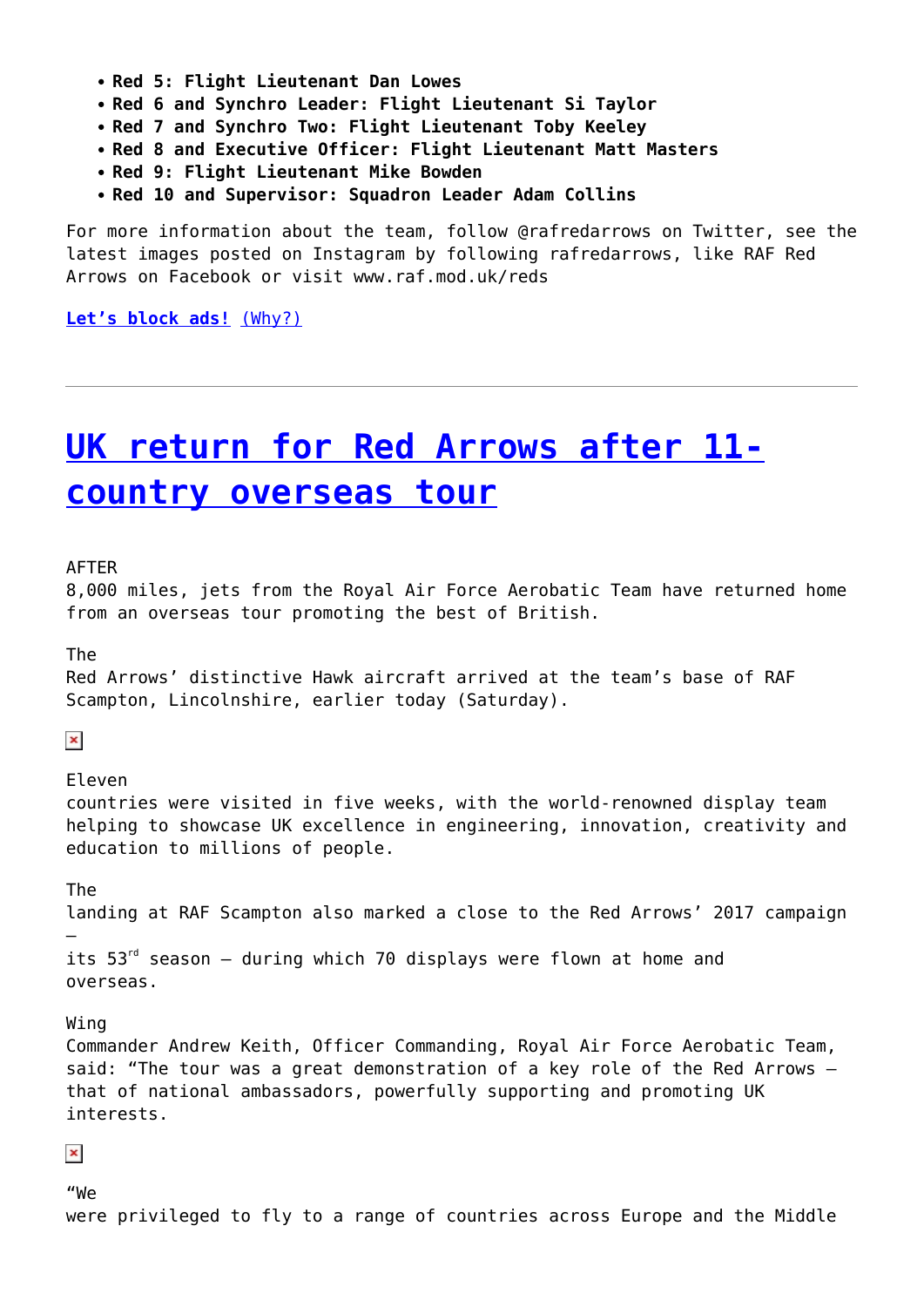East with hundreds of thousands of people either seeing these performances live or learning more about the team and the UK through the resulting media coverage. "Everywhere the team flew we were very well-received and the tour highlighted the strong, important and often longstanding ties the UK and our Armed Forces have with counterparts overseas." The tour was staged in support of the GREAT Britain campaign – the Government's most ambitious international marketing campaign, showcasing the very best of what our whole nation has to offer in order to encourage the world to visit, study and do business with the UK.  $\pmb{\times}$ The deployment began just a few days after the Red Arrows' last UK airshow of the summer season and began with a flypast over the Cannes Yachting Festival – supporting British industry exhibiting at the event. After France, Athens Flying Week was the destination with the Red Arrows performing displays on back-to-back days. Moving to Jordan, the Squadron was honoured to complete a flypast over eight national landmarks, including Petra. The first display in Saudi Arabia by the Red Arrows in a decade was then staged in Jeddah, to help mark the Kingdom's National Day, before a move to Kuwait – only the third time the team has performed there.  $\pmb{\times}$ Doha's skyscraper-lined Corniche provided the next venue for a display and also a special mixed formation flypast with a Qatar Airways Airbus A350, celebrating the airline's  $20<sup>th</sup>$  anniversary and also highlighting the airliner's British-made Rolls-Royce engines and wings. Muscat, Oman, was the sixth show location and then the team performed in Karachi – the first time the Red Arrows had displayed in Pakistan for 20 years, broadcast live on national television. The last public display of the deployment and the 2017 season was in Bahrain, against a perfect blue sky.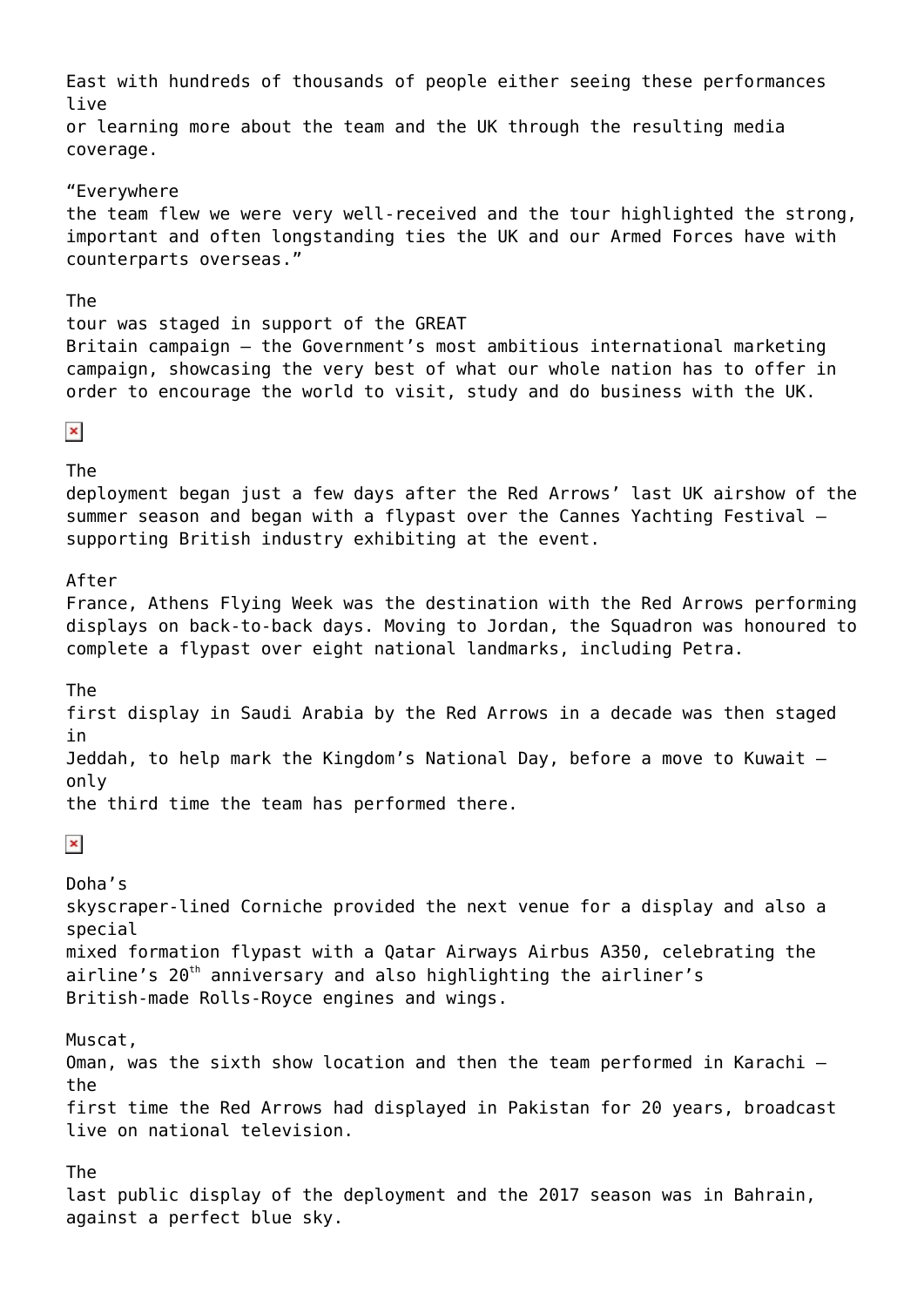$\pmb{\times}$ Beginning the flight home earlier this week, there was a rare chance to fly with the Royal Saudi Air Force Aerobatic Team, the Saudi Hawks. It saw 16 Hawk jets – seven belonging to Saudi Arabia and nine of the Red Arrows – in the sky over Riyadh. The aircraft arrived back to RAF Scampton this afternoon following a transit through Europe, refuelling at locations in countries including Cyprus, Greece, Italy and France. But the aerial performances were only part of the campaign. A comprehensive programme of ground activity was staged in each of the tour locations, including industry events, school visits and presentations to business leaders. More than 2,000 students were met by members of the Red Arrows team.  $\pmb{\times}$ Wing Commander Keith said: "The flying we are able to do is obviously very spectacular but perhaps the most rewarding aspect of a tour such as this is meeting people at all of the varied events and activities which form the foundation of the deployment and where we can promote the UK face-to-face.  $"It's$ very humbling to be able to visit a school or invite young people to see our British-built aircraft and inspire them to consider what can be achieved through teamwork and education." In addition to the Sqauadron's fast-jet pilots, many of the Red Arrows' highly-trained support personnel, including engineers, photographers and administrators, accompanied the tour, as well as specialists drawn from other areas of the Royal Air Force, including logisticians and medical staff.  $\pmb{\times}$ Much of the team's kit and equipment was moved by C-17 Globemaster, one of the Royal Air Force's capable transport aircraft. Wing Commander Keith said: "The tour was a very good example of the RAF's expeditionary qualities and experience as well as the dedication and excellent teamwork by everyone involved in the detailed planning and bold delivery of the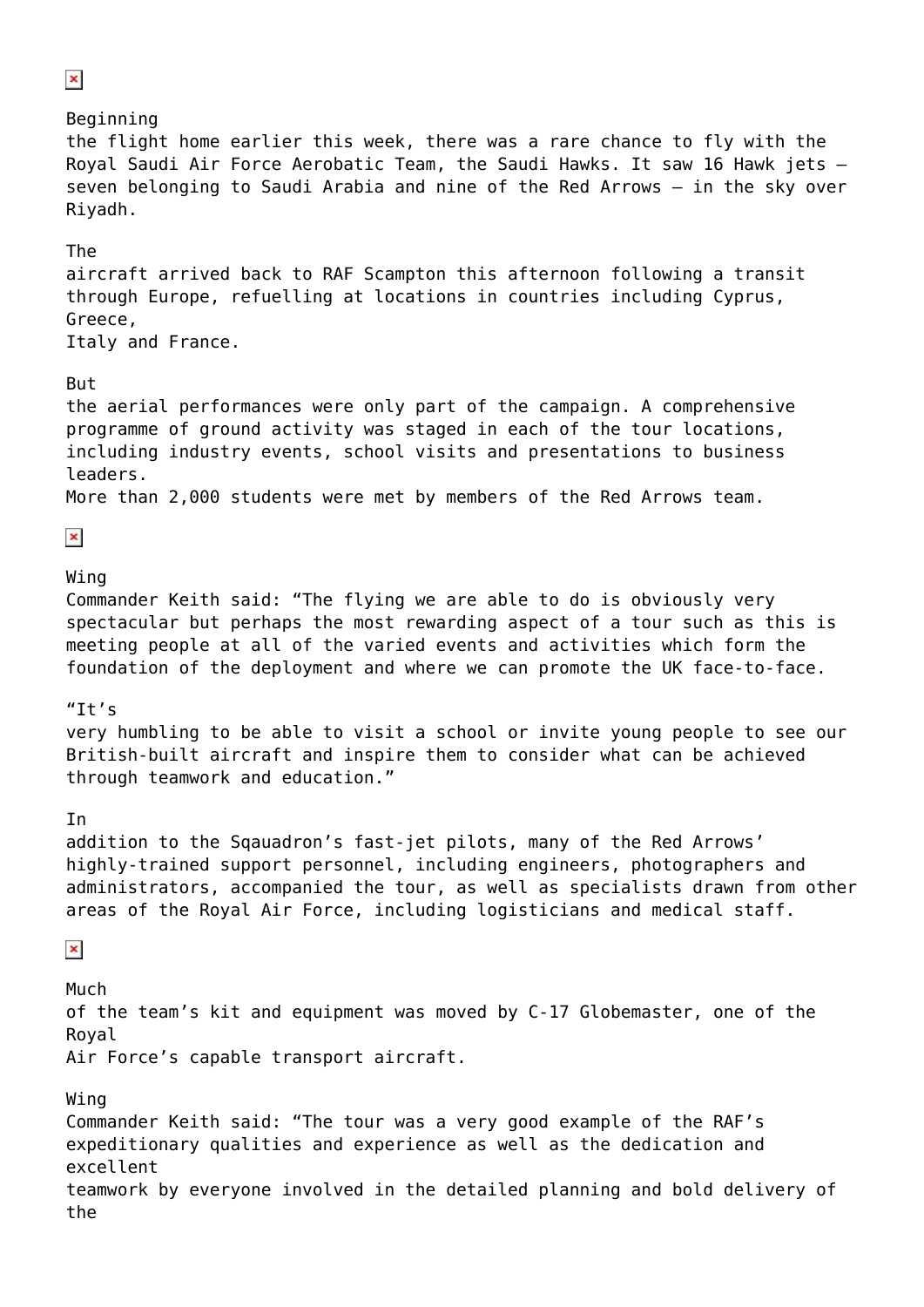deployment, both from home in the UK and overseas."

Now back in the UK, preparations are already underway for the Red Arrows'  $54<sup>th</sup>$ season in 2018 – the Royal Air Force's  $100<sup>th</sup>$  anniversary year.

 $\pmb{\times}$ 

For

more information about the team, follow @rafredarrows on Twitter, see the latest images posted on Instagram by following @rafredarrows, like RAF Red Arrows on Facebook or visit [www.raf.mod.uk/reds](http://www.raf.mod.uk/reds)

**© MOD Crown Copyright 2017**

**[Let's block ads!](https://blockads.fivefilters.org/)** [\(Why?\)](https://blockads.fivefilters.org/acceptable.html)

# **[101 YEARS LATER, PEACE AT LAST FOR](http://www.government-world.com/101-years-later-peace-at-last-for-world-war-one-aviators/) [WORLD WAR ONE AVIATORS](http://www.government-world.com/101-years-later-peace-at-last-for-world-war-one-aviators/)**

**In a moving ceremony near The Somme in France, the final resting place of two Royal Flying Corps (RFC) aviators has finally been marked exactly 101 years after their deaths, following painstaking research by a retired Royal Canadian Navy Officer.**

The graves of Lieutenant Leonard Cameron Kidd MC and Second Lieutenant Fenton Ellis Stanley Phillips MC were rededicated with full military honours in a service today [Thursday, 12 October 2017] at the Caterpillar Valley Cemetery in France. The graves of Lieutenant Kidd (Pilot) and Second Lieutenant Phillips (Observer) were previously marked as 'A British Airman of the Great War'.

 $\pmb{\times}$ 

Lieutenant Kidd and Second Lieutenant Phillips were killed on 12 October 1916. They were members of 3 Squadron RFC, and had flown out of the RFC Aerodrome at La Houssoye at around 13:50 in a Morane Parasol reconnaissance aircraft. The pair did not return and were believed to have been shot down by anti-aircraft fire between Gueudecourt and Eaucourt L'Abbaye.

For a century their whereabouts remained unknown and the pair were commemorated by the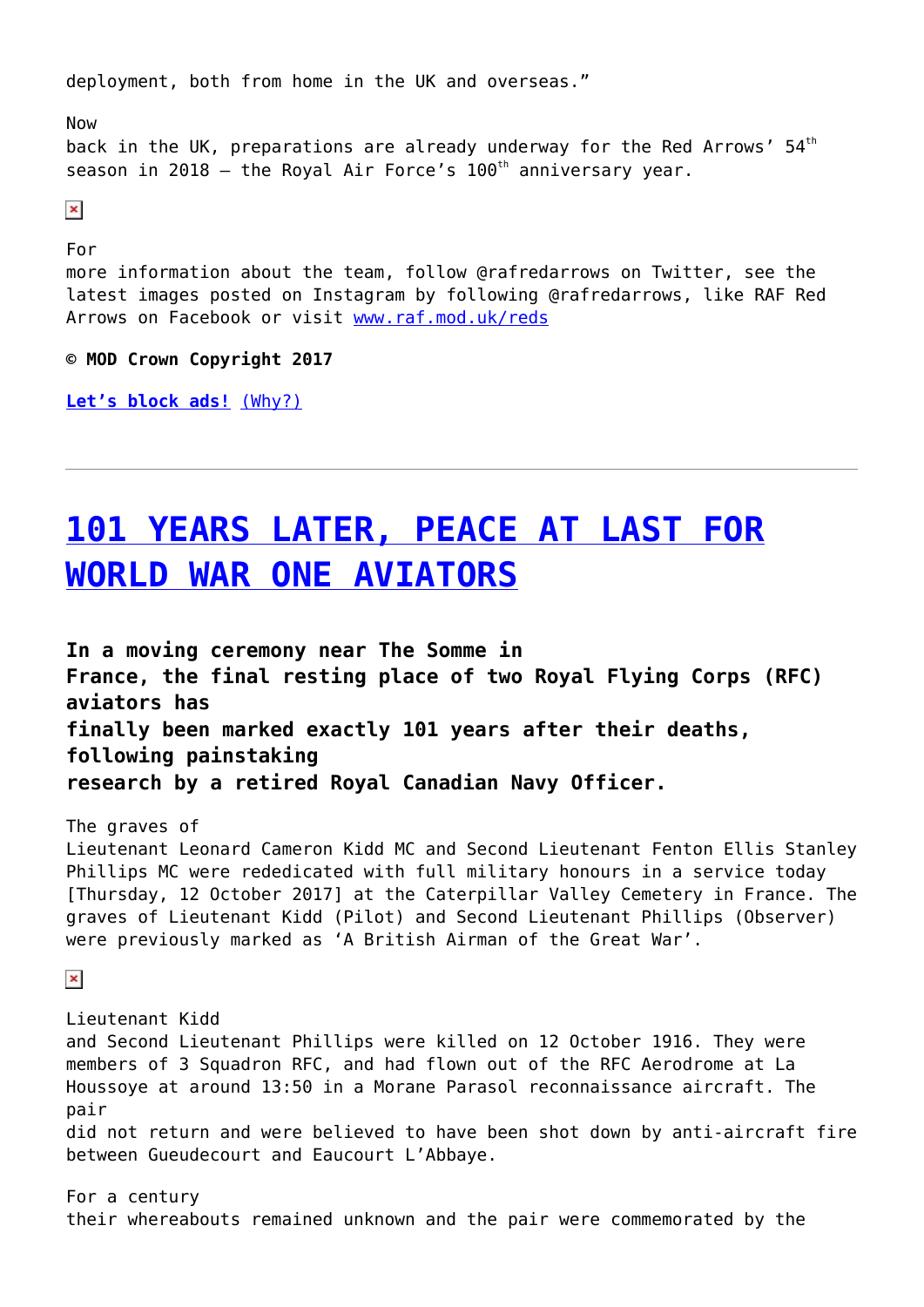Commonwealth War Graves Commission on the Arras Flying Services Memorial. However, thorough research by Lieutenant Commander Steve St Amant, a retired Royal Canadian Navy Officer, has revealed that the two plots at the **Caterpillar** Valley Cemetery do indeed belong to Lieutenant Kidd and Second Lieutenant Phillips (see Notes to Editors). The service, organised by the Ministry of Defence's Joint Casualty and Compassionate **Centre** (JCCC) was attended by personnel from the current 3 (Fighter) Squadron Royal Air Force, based at RAF Coningsby in Lincolnshire. The service was conducted by Rev Fr Flight Lieutenant James Mealy, the RAF Coningsby Station Chaplain and Padre of 3 (Fighter) Squadron.  $\pmb{\times}$ Also present was Lieutenant Commander St Amant alongside other representatives from the Royal Canadian Navy, the UK Embassy in Paris, Standard Bearers from the Royal British Legion, local dignitaries, and the Head Teacher and pupils from Bromsgrove School in Worcestershire, which was attended by Lieutenant Kidd. Rev Fr Flight Lieutenant James Mealy said: "It is truly an honour and privilege to be part of this rededication service for Lieutenant Kidd and Second Lieutenant Philips. They are remarkable and brave young officers who gave their everything so we can enjoy our today. "Also, as the 3 (Fighter) Squadron Padre, it is especially meaningful to me, to finally give these two men the honour and blessing that they deserve and give praise and thanksgiving to God for the sacrifice they gave for us. Their names will continue to live on." Simon Bergg, Second Lieutenant Phillips' great nephew who attended the ceremony, said: "We are extremely grateful for the opportunity to pay our respects to our great uncle at this Rededication Ceremony. It means a great deal to us that he no longer rests in an unmarked grave.  $\pmb{\times}$ "We are also

very thankful for the time and effort that Steve St Amant invested to unearth the history that has enabled this ceremony to take place.